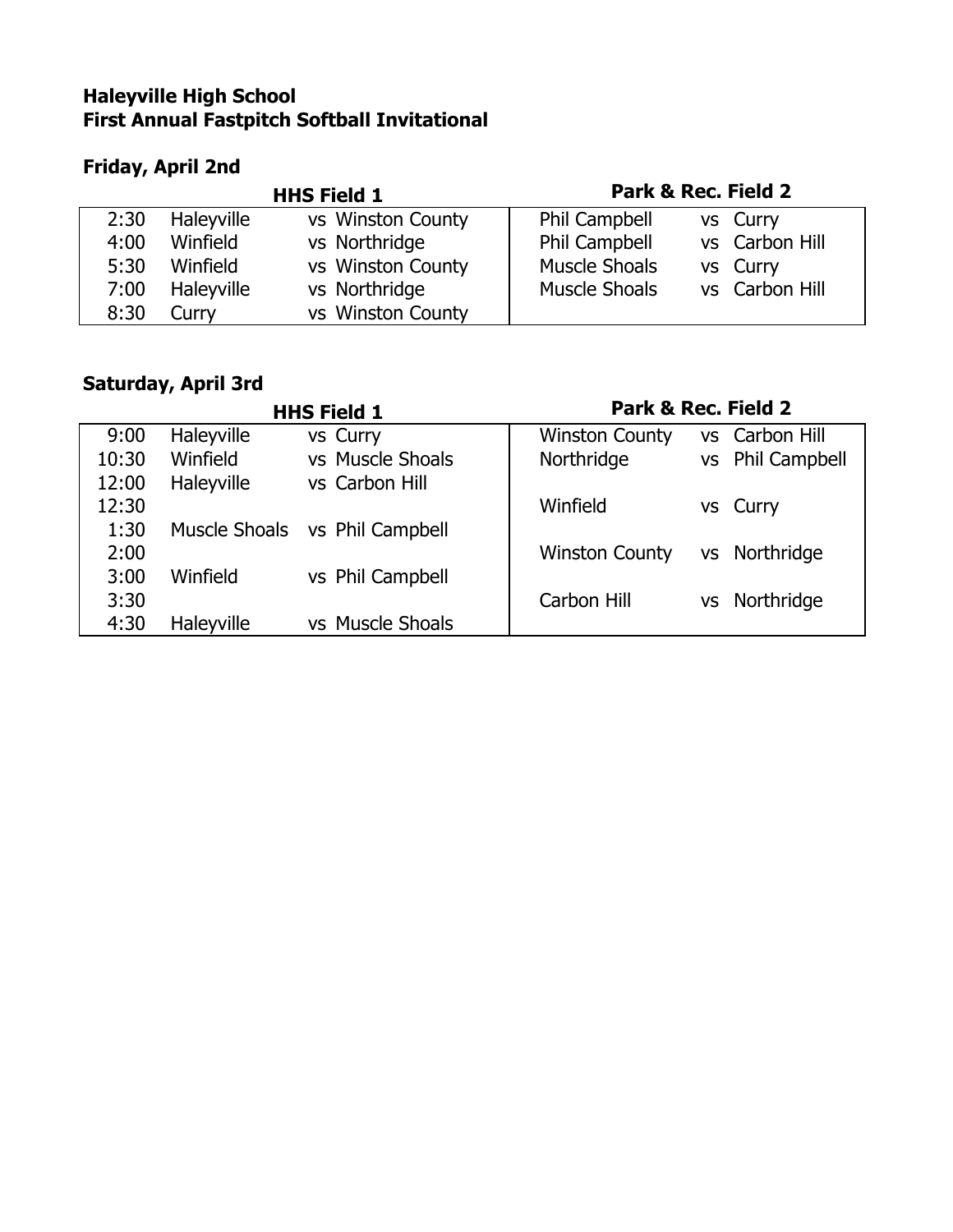### **Haleyville High School First Annual Fastpitch Softball Invitational**

| Friday, April 2nd        |                          |                          |                          |
|--------------------------|--------------------------|--------------------------|--------------------------|
| <b>Haleyville</b>        | <b>Winston County</b>    | Winfield                 | <b>Northridge</b>        |
| 2:30 Winston County (1)  | $2:30$ Haleyville $(1)$  | $4:00$ Northridge $(1)$  | 4:00 Winfield (1)        |
| $7:00$ Northridge $(1)$  | 5:30 Winfield (1)        | 5:30 Winston County (1)  | 7:00 Haleyville (1)      |
|                          | $8:30$ Curry $(1)$       |                          |                          |
| <b>Carbon Hill</b>       | Curry                    | <b>Phil Campbell</b>     | <b>Muscle Shoals</b>     |
| 4:00 Phil Campbell (2)   | 2:30 Phil Campbell (2)   | $2:30$ Curry $(2)$       | 5:30 Curry (2)           |
| 7:00 Muscle Shoals (2)   | 5:30 Muscle Shoals (2)   | $4:00$ Carbon Hill $(2)$ | $7:00$ Carbon Hill $(2)$ |
|                          | 8:30 Winston County (1)  |                          |                          |
|                          |                          |                          |                          |
|                          |                          |                          |                          |
| Saturday, April 3rd      |                          |                          |                          |
| <b>Haleyville</b>        | <b>Winston County</b>    | <b>Winfield</b>          | <b>Northridge</b>        |
| $9:00$ Curry $(1)$       | $9:00$ Carbon Hill $(2)$ | 10:30 Muscle Shoals (1)  | 10:30 Phil Campbell (2)  |
| 12:00 Carbon Hill (1)    | 2:00 Northridge (2)      | 12:30 Curry (2)          | 2:00 Winston County (2)  |
| 4:30 Muscle Shoals (1)   |                          | 3:00 Phil Campbell (1)   | $3:30$ Carbon Hill $(2)$ |
| <b>Carbon Hill</b>       | <b>Curry</b>             | <b>Phil Campbell</b>     | <b>Muscle Shoals</b>     |
| 9:00 Winston County (2)  | 9:00 Haleyville (1)      | 10:30 Northridge (2)     | 10:30 Winfield (1)       |
| $12:00$ Haleyville $(1)$ | 12:30 Winfield (2)       | 1:30 Muscle Shoals (1)   | 1:30 Phil Campbell (1)   |
| 3:30 Northridge (2)      |                          | $3:00$ Winfield $(1)$    | 4:30 Haleyville (1)      |
|                          |                          |                          |                          |